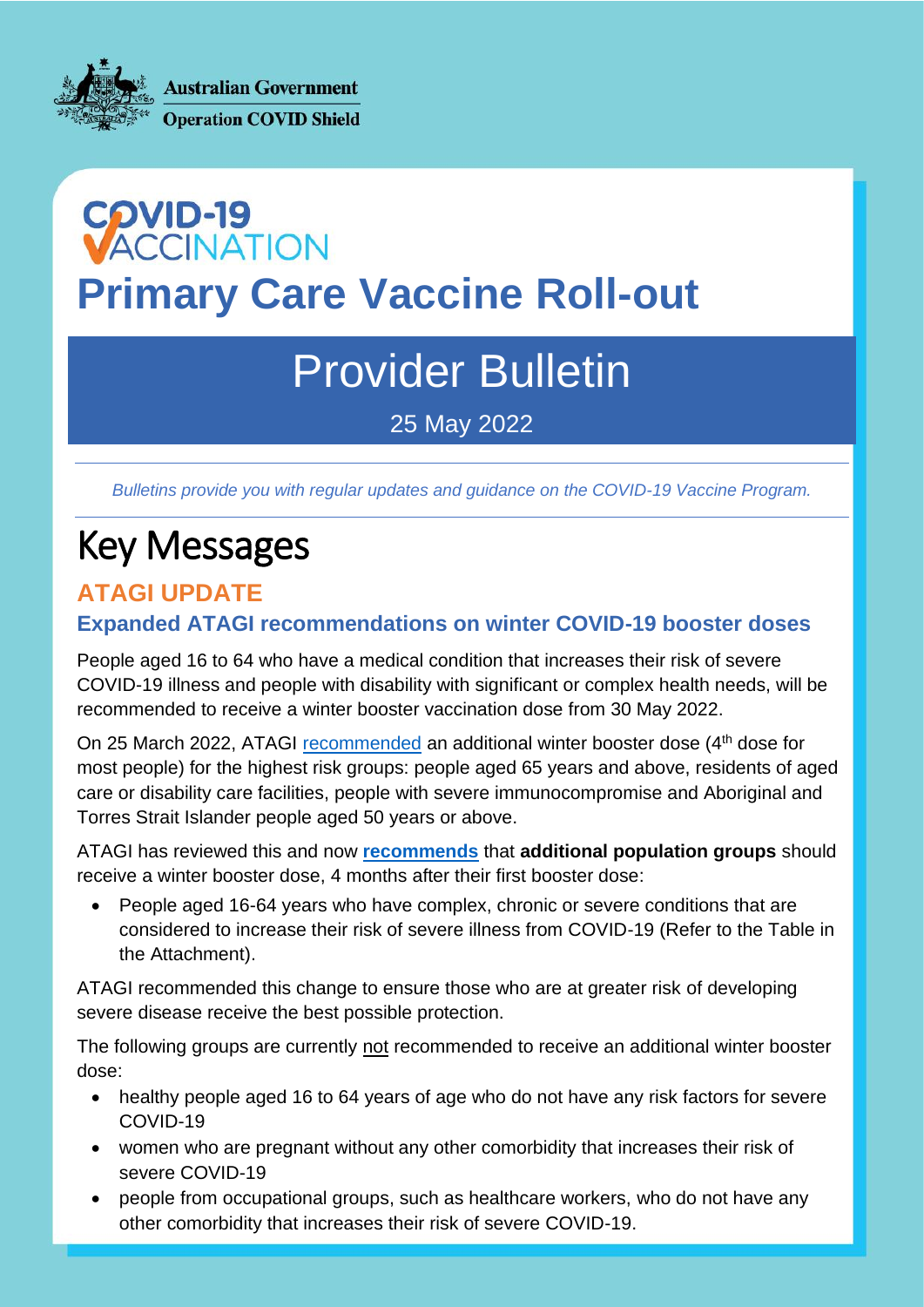The Australian Government has accepted this advice and will include the winter dose for these additional population groups in the COVID-19 Vaccination Program from **30 May 2022**. All primary care vaccination sites may commence administering the winter doses to the additional groups if they have appointments available.

ATAGI is continuously reviewing data on the use of COVID-19 boosters and the epidemiology in Australia and may recommend additional vaccination for other groups in the future, however there is currently insufficient evidence of benefits beyond a single booster dose in preventing transmission to warrant recommending an additional dose in the general population. Evidence shows protection against severe disease (rather than all infection) is well maintained after the first booster dose, especially in young healthy people.

*Healthcare workers (HCW) have been calling for them to be provided with access to 4th doses, given the current transmission rate and HCW absences due to to COVID-19.*

As outlined above, the Winter/ $4<sup>th</sup>$  dose does not appear to have a significant or lasting effect on reducing virus transmission and widespread administration would be unlikely to impact on infection rates and absences amongst HCW. Fit, younger HCW remain very well protected from severe disease with 3 doses and should be strongly encouraged to have their 3<sup>rd</sup>/booster dose if they have not already done so

### **MAINTAINING COLD CHAIN REQUIREMENTS**

#### **Maintaining cold chain requirements when transferring vaccines off site**

The Vaccine Operations Centre (VOC) has received a number of reports relating to poor cold chain management practices during transfer of vaccines between sites or to outreach clinics.

It is critical that cold chain requirements are maintained, and the National vaccine storage [guidelines 'Strive for 5'](https://www.health.gov.au/sites/default/files/documents/2020/04/national-vaccine-storage-guidelines-strive-for-5.pdf) are followed at all times. This ensures patients are receiving safe and effective vaccines.

All staff involved in the monitoring or administration of COVID-19 vaccines should be familiar with and regularly review cold chain management processes. Best practice in handling and administering COVID-19 vaccines is detailed in the [National vaccine storage guidelines -](https://www.health.gov.au/sites/default/files/documents/2020/04/national-vaccine-storage-guidelines-strive-for-5.pdf) [Strive for 5,](https://www.health.gov.au/sites/default/files/documents/2020/04/national-vaccine-storage-guidelines-strive-for-5.pdf) the mandatory [COVID-19 Vaccination Training modules,](https://www.health.gov.au/initiatives-and-programs/covid-19-vaccines/advice-for-providers/covid-19-vaccination-training-program) and the Australian Technical Advisory Group on Immunisation (ATAGI) advice on the [Transporting, storing and](https://www.health.gov.au/initiatives-and-programs/covid-19-vaccines/advice-for-providers/clinical-guidance/transporting-storing-and-handling)  [handling COVID-19 vaccines](https://www.health.gov.au/initiatives-and-programs/covid-19-vaccines/advice-for-providers/clinical-guidance/transporting-storing-and-handling) webpage.

When transferring COVID-19 vaccines, they should be appropriately packed and the temperature should be monitored during transit, as per the National vaccine storage [guidelines 'Strive for 5'.](https://www.health.gov.au/sites/default/files/documents/2020/04/national-vaccine-storage-guidelines-strive-for-5.pdf)

- A minimum/maximum thermometer or data logger **must be included** to confirm cold chain requirements have been maintained during transit.
- The temperature should be checked and recorded every 15 minutes for the first hour, then every hour thereafter.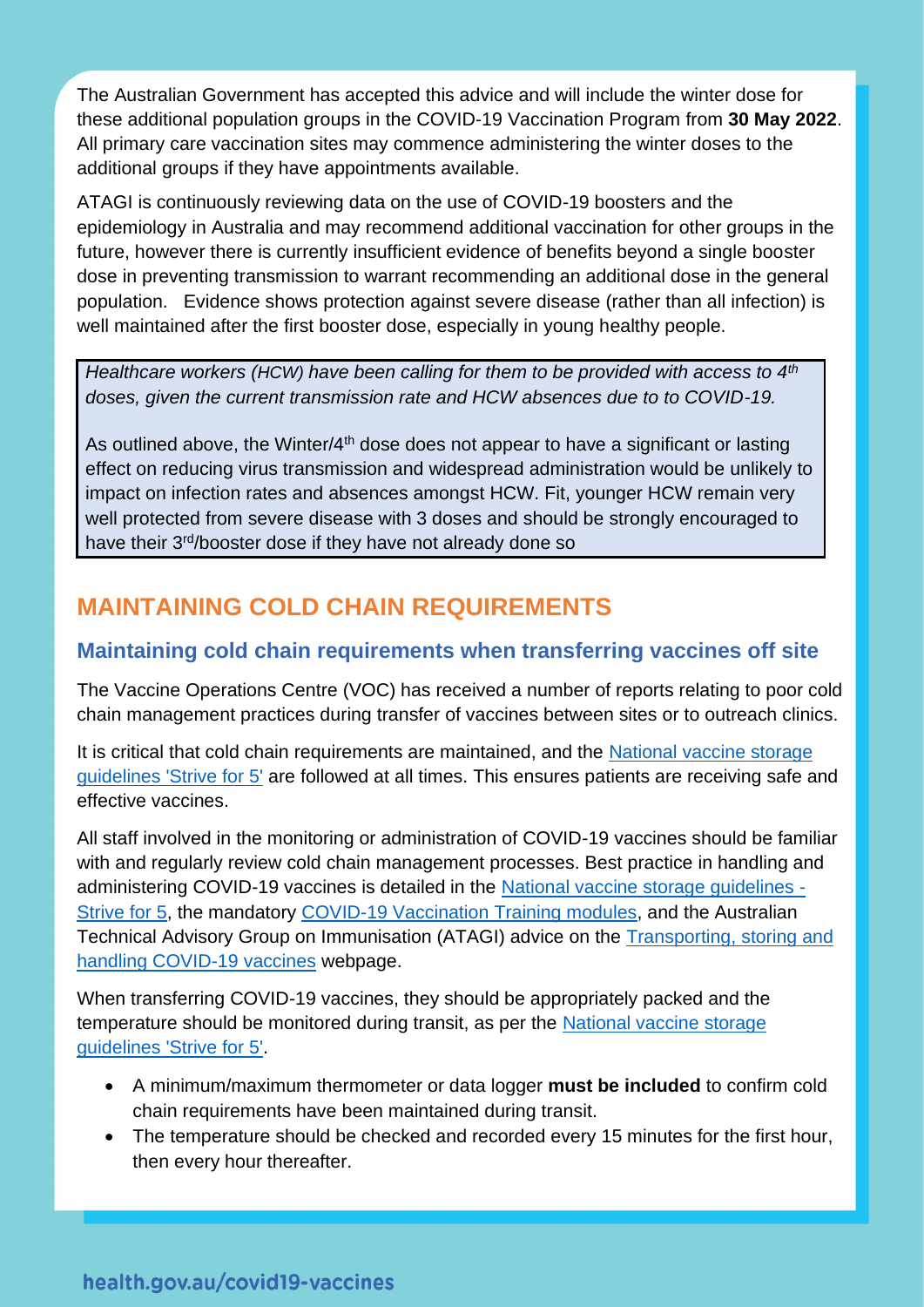- The temperature data should then be checked before any vaccines are administered, to ensure that the vaccines have remained between 2 to 8 degrees C.
- Vaccines should be kept in a specialised vaccine cooler, or an appropriately cooled and packed esky. One of the greatest risks to vaccines is freezing during transport in a cooler.
- All vaccines should be loosely packed with pre-conditioned ice/gel packs, with an insulating material (e.g. polystyrene chips or bubble-wrap).
- Direct contact of the vaccines with the ice packs/gel packs can increase the risk of the vaccine going below 2 degrees C and freezing. However, if the vaccines are packed too tightly, cool air may not be able to circulate. Polystyrene coolers provide limited insulation and are only suitable for storing vaccines for short periods (up to 4 hours).
- Please note that alfoil bags are not effective in keeping vaccines at the correct temperature and should not be used in the transport of COVID-19 vaccines. For further information on how to correctly pack a cooler and pre-condition ice/gel packs, refer to Chapter 9: Coolers in the [National vaccine storage guidelines -](https://www.health.gov.au/sites/default/files/documents/2020/04/national-vaccine-storage-guidelines-strive-for-5.pdf) Strive for 5 document.

If you believe your vaccines may have been involved in a potential cold chain breach (PCCB), either within the clinical setting or during transit:

- place any affected vaccines in quarantine, secured within cold chain storage requirements;
- mark stock as 'Do not use';
- report the PCCB to the Vaccine Operations Centre (VOC) on 1800 318 208, providing as much information and temperature data as possible to aid in the assessment; and
- wait for the outcome of the assessment and advice on whether the vaccines are safe to use.

#### **Case Study One**

Following a power outage, a site followed their cold chain management plan, which involved moving vaccines via a temperature monitored esky, to be secured in a local hospital pharmacy vaccine fridge. Unfortunately, time was not taken to adequately precondition the ice packs before the vaccines were packed and transferred. The temperature logger was reviewed upon delivery to the hospital and a 2-hour temperature excursion below 2 degrees C was noted, to a minimum temperature of 0 degrees C. This resulted in wastage of one brand of vaccine and restrictions being placed on another, requiring them to be labelled with "breach/alert warning".

**How this can be prevented:** Take the time to 'condition' ice packs to reduce the risk of freezing vaccines, noting that the vaccine fridge door should remain shut to maintain the temperature until the esky is prepared for the vaccines. Additionally, 15-minute min/max temperature recordings taken during the first hour (and hourly thereafter) may result in earlier detection of temperatures below 2 degrees so action can be taken to prevent wastage.

For further information, please review Chapter 8: Managing a power failure and Chapter 9: Coolers in the [National vaccine storage guidelines -](https://www.health.gov.au/sites/default/files/documents/2020/04/national-vaccine-storage-guidelines-strive-for-5.pdf) Strive for 5 document.

#### health.gov.au/covid19-vaccines